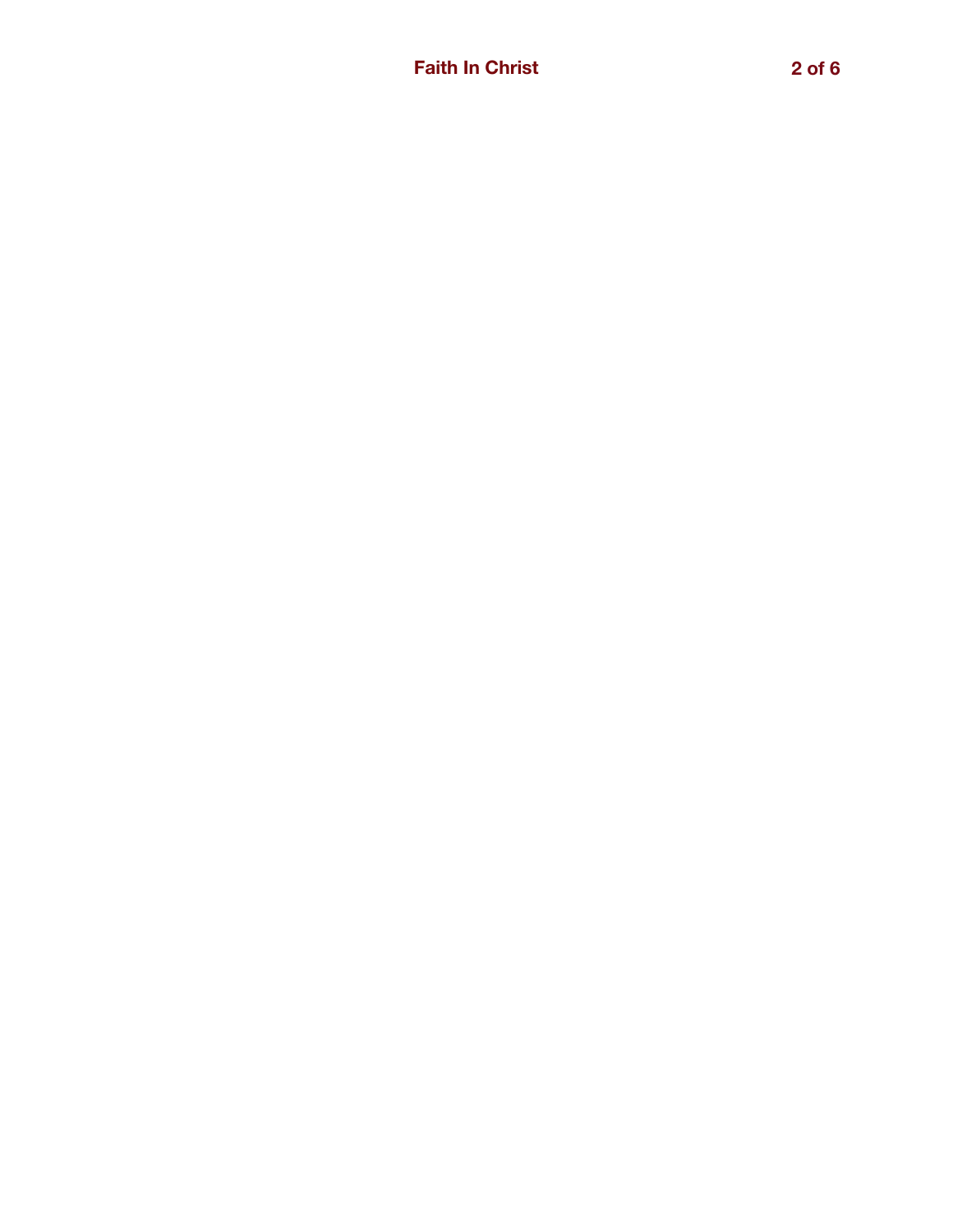## Saved!

The first Bible verse we ask students to learn in Grace Martial Arts is Acts 16:31: "Believe on the Lord Jesus Christ, and you will be saved, you and your household." A man who thought he was better off dead than alive asked the Apostle Paul a life-altering question: "Sirs, what must I do to be saved?" The jailer of Philippi asked the most fundamental question about spiritual existence. Paul responded with the most fundamental answer: Believe on the Lord Jesus Christ, and you will be saved. Paul was dealing with a man who was one second away from entering eternity by his own hand. Paul's answer was the bedrock of spiritual foundations: faith in Christ. That's why Acts 16:31 is the first verse our students learn; nothing is more fundamental or vital.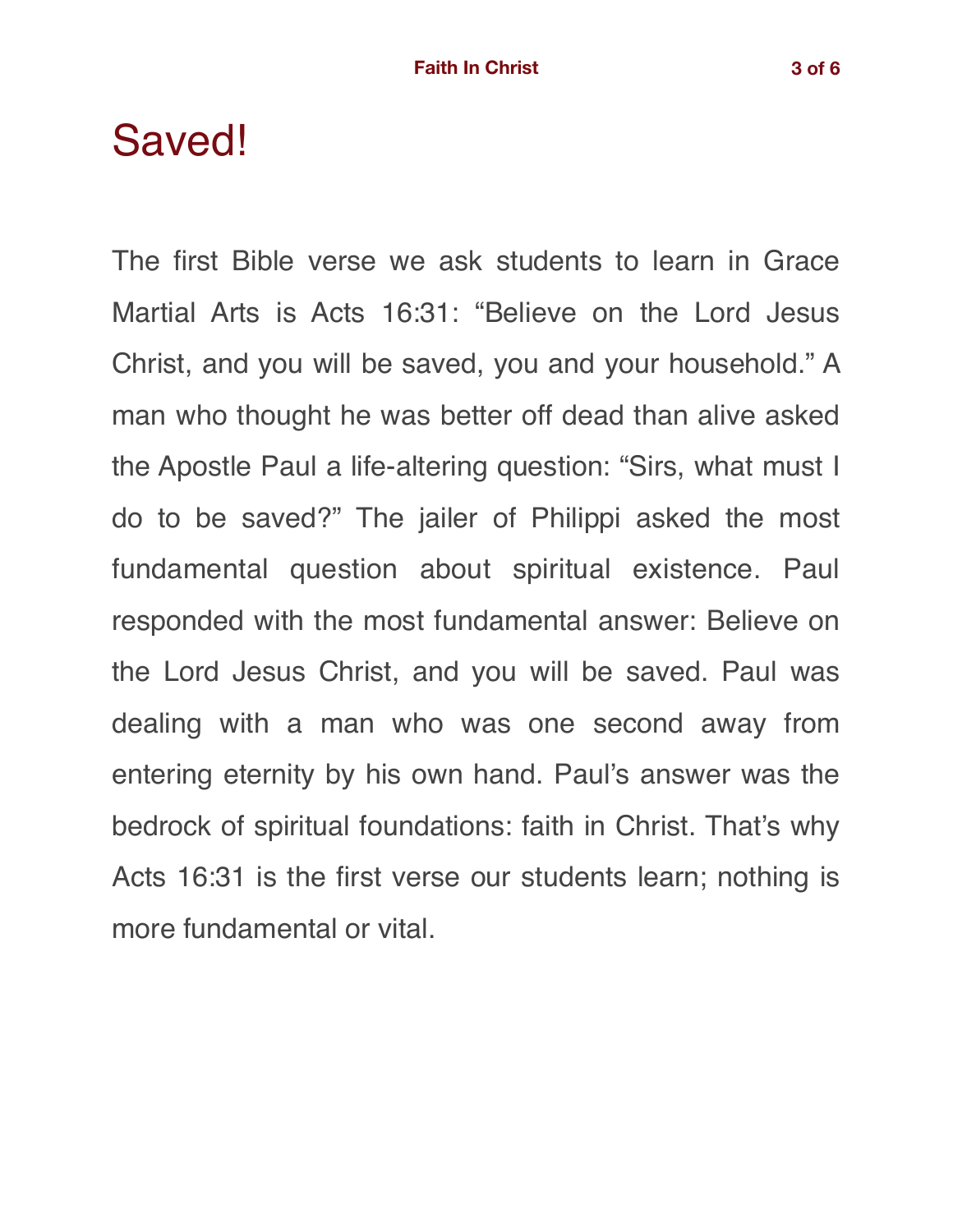What is faith? It means a deep belief and trust. The foundation of Christianity is more than believing God exists. "You believe that there is one God. You do well. Even the demons believe—and tremble!" Believing in the existence of God is necessary, but it's not the end. Paul said the spiritual step that "saves" your life is believing on the Lord Jesus Christ. Believing in God and trusting Christ for salvation are basics of Christianity.

We must also be committed to our Savior. Read the Bible with our eyes wide open and it's clear that God calls on Christians to be deeply committed to Him, holding back nothing. That depth of commitment leads naturally to the depth of ministry (service) which is reasonable given all that God has done for us. "I beseech you therefore, brethren, by the mercies of God, that you present your bodies a living sacrifice, holy, acceptable to God, which is your reasonable service. And do not be conformed to this world, but be transformed by the renewing of your mind,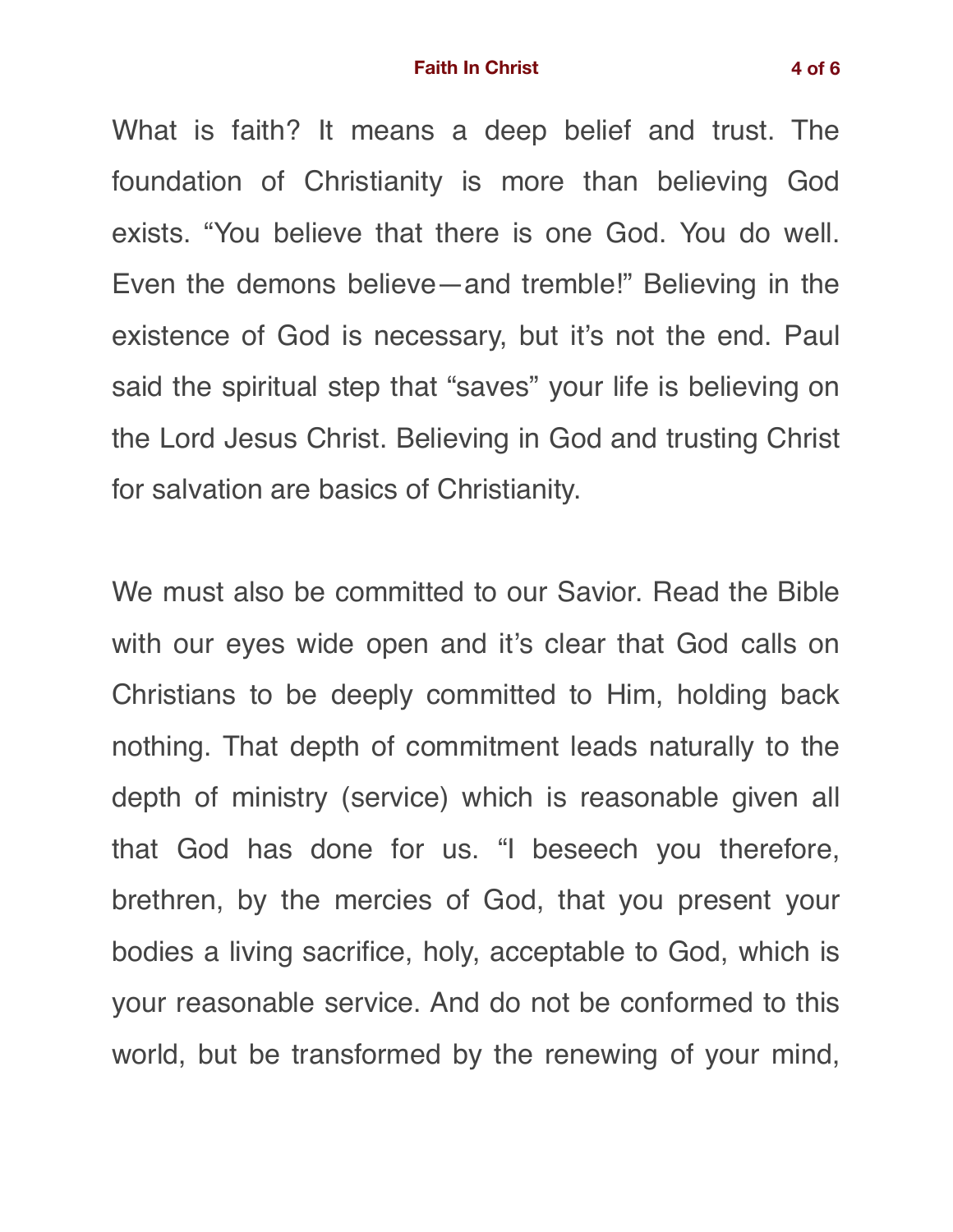that you may prove what is that good and acceptable and perfect will of God."